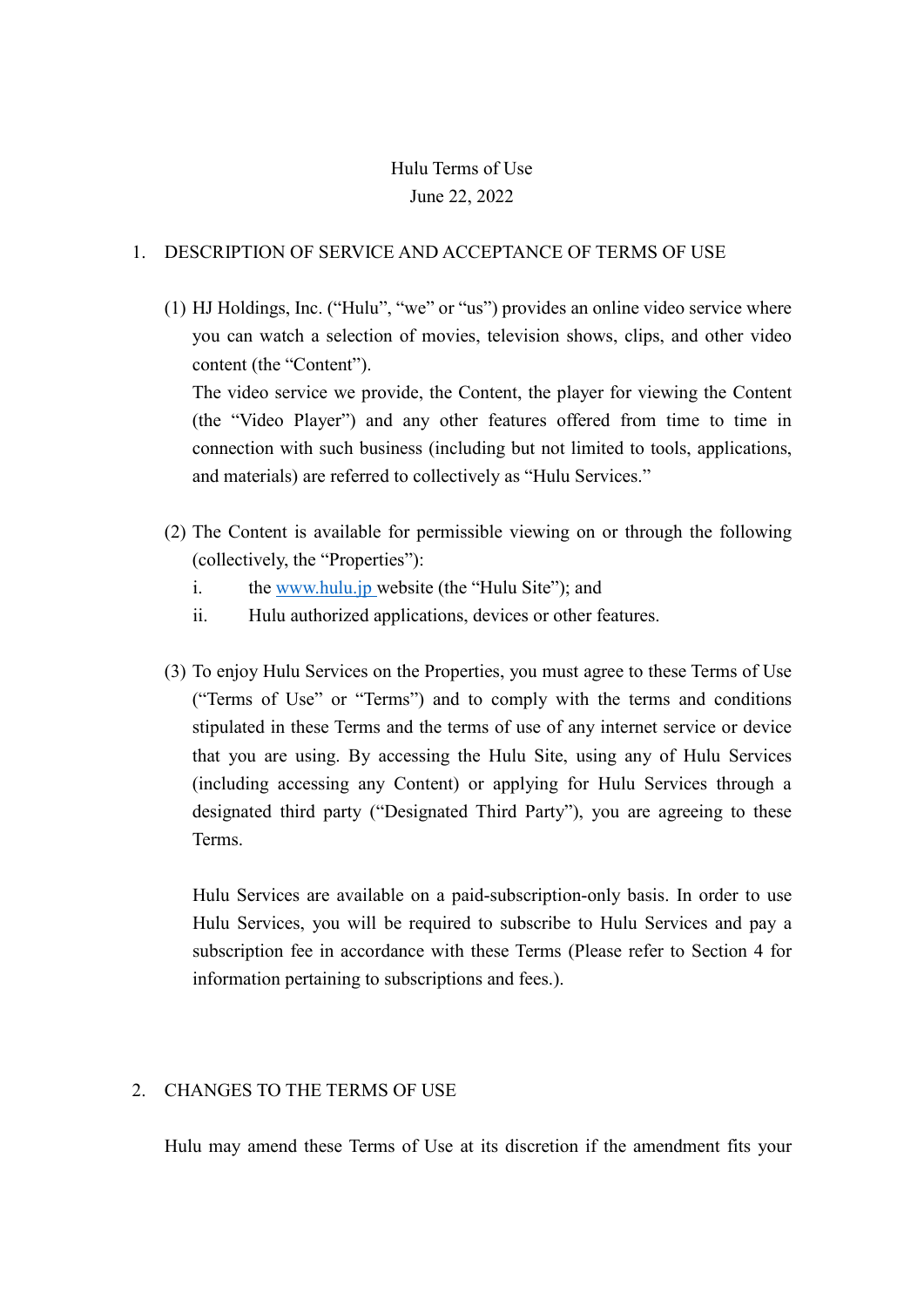general interest or if Hulu deems the amendment reasonably necessary and appropriate after considering the purpose of these Terms, whether or not the amendment is necessary, how appropriate the amended Terms are, and other matters. If Hulu amends these Terms, Hulu will notify you of the content of the amendment and its effective date by posting them at www.hjholdings.jp/termschange. If you have registered with us on or after the date on which the amended Terms are so notified but prior to the effective date or otherwise have provided opt-in consent, you will be subject to the amended Terms immediately; if you have registered with us before the effective date, you will be subject to the amended Terms upon your first use of Hulu Services after the effective date.

#### 3. ACCESS AND USE OF HULU SERVICES

#### (1) Age Limitations.

If you are under the age of 18, you are not permitted to subscribe or use Hulu Services without involvement and approval of your parent or guardian. When you subscribe to Hulu Services by registering false information that you are 18 years old or older, you cannot avoid obligations under these Terms even if you cancel the subscription for the reason that you are a minor.

If you are under the age of 18, you may use Hulu Services through the account registered by your parent or guardian.

#### (2) Your License.

Subject to your continuous payment of the subscription fees and compliance with these Terms, Hulu will grant you a non-exclusive limited license to continuously use Hulu Services on the Properties, including viewing the Content on a streaming-only basis (a download option is available for some Content) through the Video Player, for personal and non-commercial purposes. You may only view the Content personally and for a non-commercial purpose in compliance with these Terms. You agree that certain Content accessible by one of the Properties may not be accessible by the other Properties due to restrictions imposed by the licensor of that Content or other third parties' restrictions, matters to note or other requirements.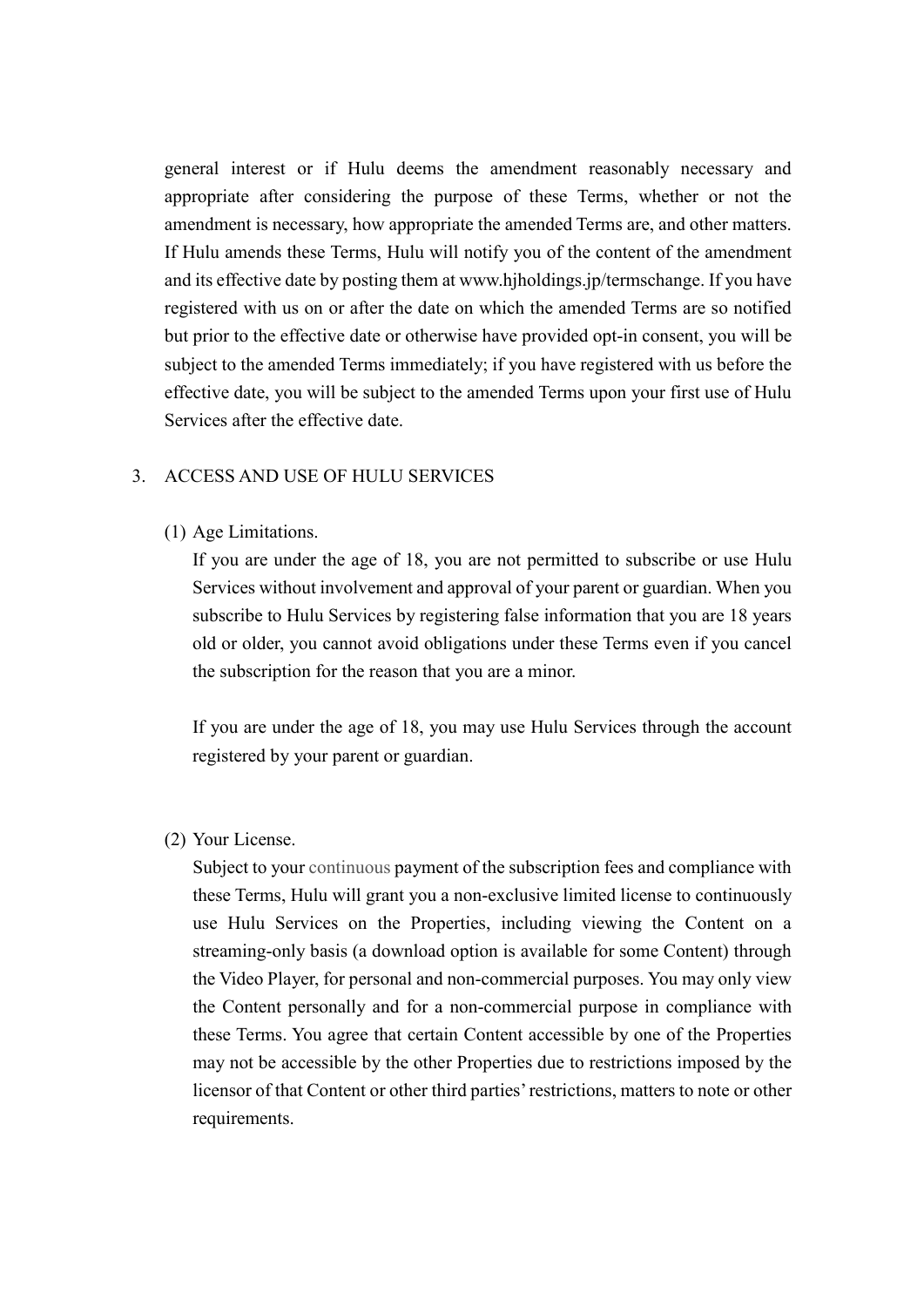#### (3) Prohibited Acts.

Unless otherwise given prior written permission by Hulu, you may not do any of the following acts regardless of whether you are subscribing or have cancelled Hulu Services:

- i. To remove, alter, bypass, disable, interfere with, or circumvent the notice of copyrights, trademark rights, or other rights marked on the Content, or the Content's digital rights management (DRM), content protection measures or access control measures including geo-filtering mechanisms;
- ii. To copy, download, stream capture, reproduce, duplicate, archive, distribute, upload, publish, modify, translate, broadcast, perform, display, sell, transmit or retransmit the Content;
- iii. To incorporate the Content into any hardware or software, stream or retransmit the Content via such hardware or software, or make the Content available via frames or in-line links;
- iv. To create, recreate, distribute or advertise an index of any significant portion of the Content;
- v. To build a business utilizing the Content, including without limitation any text, graphics, layout, interface, logos, photographs, audio and video materials, and stills, whether or not for profit;
- vi. To create derivative works of the Content or any materials that depend on, are derived from or based on the Content, including montages, mash-ups and similar videos, wallpaper, desktop themes, greeting cards, and merchandise (This includes the case where you do this act for the purpose of giving away materials free of charge as the derivative works.); or
- vii. To modify, enhance, remove, interfere with, or otherwise alter in any way any portion of the Video Player, the technology used by the Video Player, or DRM, content protection measures or access control measures incorporated into the Video Player. This restriction includes, without limitation, the following acts and disabling, reverse engineering, modifying, interfering with or otherwise circumventing the Video Player:
	- (i) to make it possible to view the Content without displaying all surrounding elements (including the graphical user interface, any advertising, copyright notices, and trademarks) of both the Video Player and of the webpage where the Video Player is located; and
	- (ii) to make it possible to view the Content without accessing any functionality of the Video Player, including, without limitation, any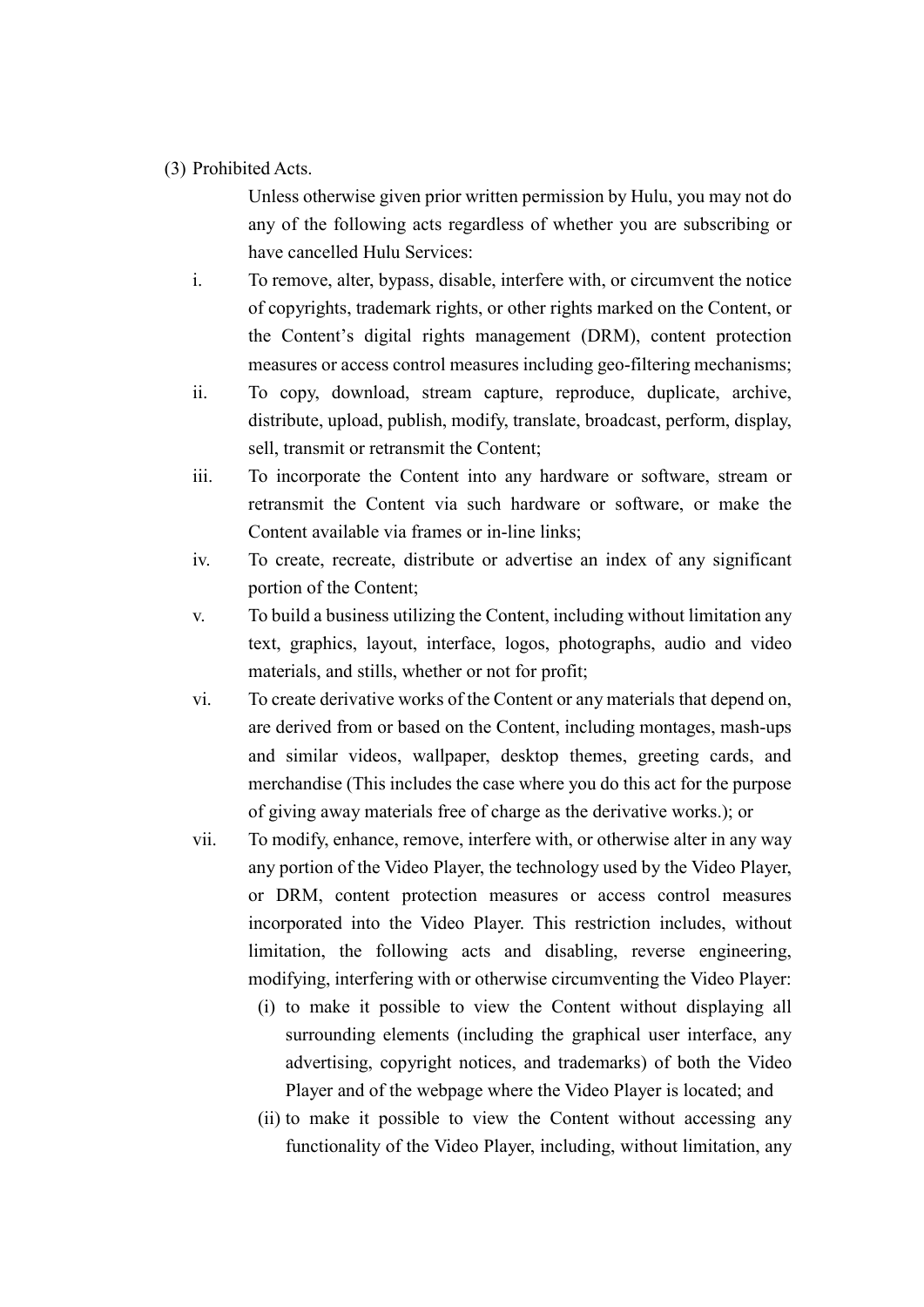video quality and display functionality and any interactive, elective, or click-through advertising functionality.

(4) Offline Playback.

A download option is available for some of the Content. You may temporarily download such Content to your device and view without Internet connection ("Offline Playback"). In doing Offline Playback of the Content, you will be subject to the restrictions on how long such Content is available to you, how long you can view such Content offline at a time, the number of the Content titles you can download, etc. For more details, please see [here](https://help.hulu.jp/hc/ja/sections/360007567494) (link).

(5) Ownership.

Hulu Services and Content are protected by copyright, trademark, and other intellectual property laws.

You agree that Hulu owns and retains all rights to Hulu Services and further agree that any right in connection with the Content you view in Hulu Services is owned or controlled by Hulu and Hulu's licensors.

(6) Your Responsibilities.

In order to keep Hulu Services safe and available for everyone to use, you, other users and Hulu have to follow the same rules. You and other users shall use Hulu Services for lawful, non-commercial, and appropriate purposes only. You agree to observe Hulu Services, Content, and Video Player restrictions detailed in subsections (1) through (5) above, and further agree that you will not access the Hulu Site or use Hulu Services in a way that:

- violates the rights of others, including patent right, trademark right, trade secret, copyright, privacy, publicity, or other proprietary rights;
- uses technology or other means to access, index, frame or link to Hulu Services (including the Content) that is not authorized by Hulu (including by removing, disabling, bypassing, or circumventing any content protection measure or access control measure intended to prevent the unauthorized download, stream capture, linking, framing, reproduction, access to, or distribution of Hulu Services);
- involves accessing Hulu Services (including the Content) through any automated means, including "robots," "spiders," or "offline readers"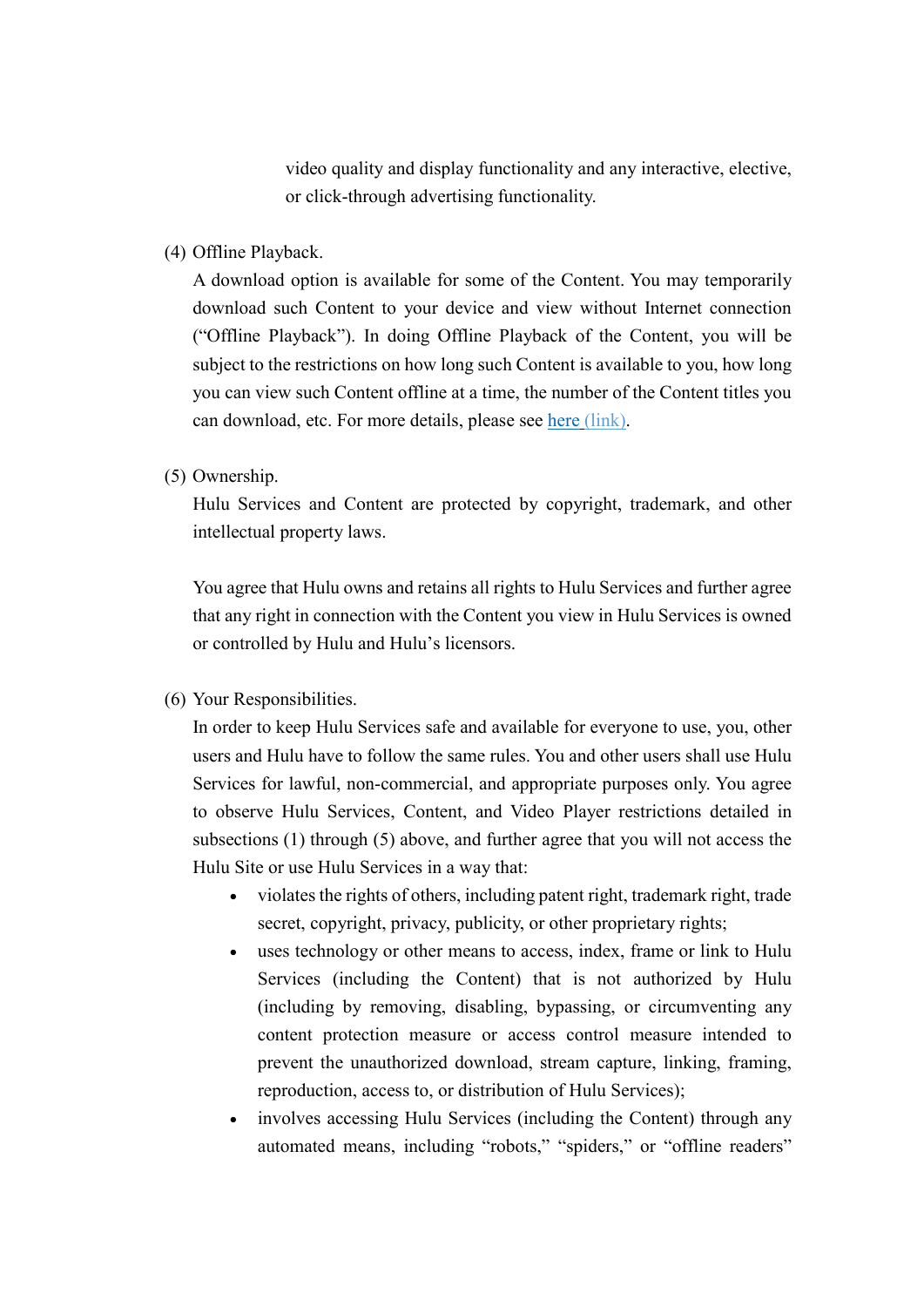(other than by individually performed searches on publicly accessible search engines for the sole purpose of, and solely to the extent necessary for, creating publicly available search indices - but not caches or archives - of Hulu Services and excluding those search engines or indices that host, promote, or link primarily to infringing or unauthorized content);

- introduces viruses or any other computer code, files, or programs that interrupt, destroy, or limit the functionality of any computer software or hardware or telecommunications equipment;
- damages, disables, overburdens, impairs, or gains unauthorized access to Hulu Services, including Hulu's servers, computer network, or user accounts;
- removes, modifies, disables, blocks, obscures or otherwise impairs any advertising in connection with Hulu Services (including the Content);
- uses Hulu Services to advertise or promote services that are not expressly approved in advance in writing by Hulu;
- collects personally identifiable information;
- encourages conduct that would constitute a criminal offense or give rise to civil liability;
- violates these Terms or any guidelines or policies posted by Hulu;
- interferes with any other party's use and enjoyment of Hulu Services; or
- attempts to do any of the foregoing.

If Hulu determines in its sole discretion that you are violating any of these Terms, we may

- i. notify you, and
- ii. use technical measures to discontinue or restrict your access or use of Hulu Services. In that case, you agree to immediately stop accessing or using (or attempting to access or use) in any way Hulu Services, and you agree not to evade, circumvent, or bypass such restrictions, or otherwise restore or attempt to restore such access or use.
- (7) No Spam/Unsolicited Communications.

No one may use Hulu Services to harvest information for the purpose of sending, or to facilitate or encourage the sending of, spam, unsolicited bulk or other communications. You agree that we will take any technical remedies to prevent spam, unsolicited bulk or other communications from entering, utilizing, or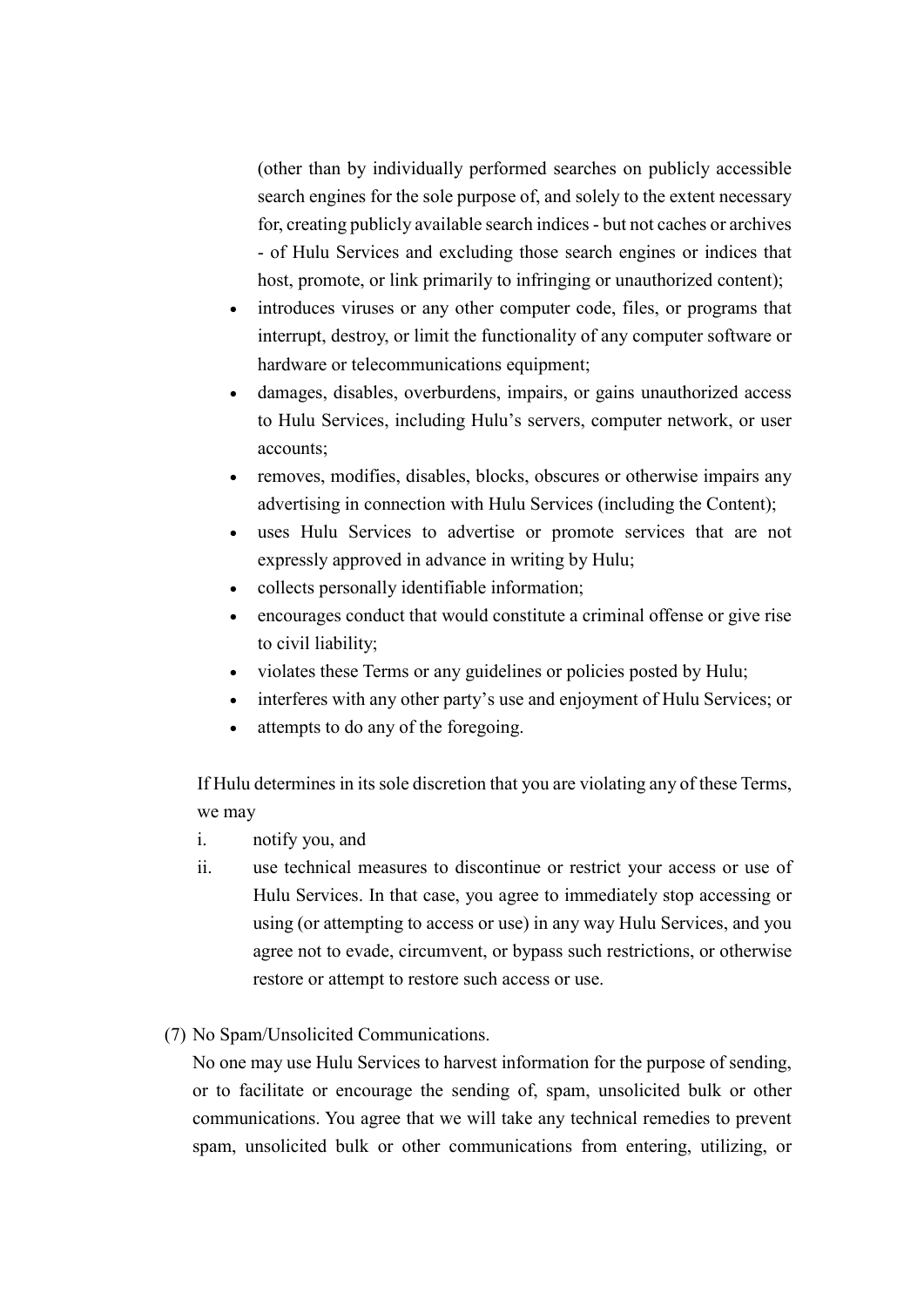remaining within our computer or communications networks. Also, you acknowledge that, if you post or otherwise send spam, advertising, or other unsolicited communications of any kind through Hulu Services, Hulu will suffer substantial harm and that the amount of such harm would be extremely difficult to measure. As compensation for damages for such harm, you agree to pay Hulu 4,000 JPY for each message of such spam, unsolicited bulk or other communications you send through Hulu Services.

(8) Use of Applications.

In order to participate in certain Hulu Services or access certain Content, you are required to download application software or other materials or agree to additional terms and conditions. Unless otherwise provided for, these additional terms and conditions are incorporated into these Terms.

(9) Suspension/Discontinuation.

We may change, suspend, or discontinue, temporarily or permanently, all or part of Hulu Services (including the Content and the devices through which Hulu Services are accessed), with respect to any or all users, at any time without giving any notice. You acknowledge that Hulu may do so in Hulu's sole discretion. You also agree that Hulu will owe no liability to you for modification, suspension, or discontinuance of Hulu Services.

(10)Internet Access Charges.

You are responsible for any costs you incur to use the Internet.

#### 4. SUBSCRIPTIONS AND BILLING

(1) Introduction.

Access to the Content in Hulu Services requires payment by you of a subscription fee. "Cooling-off period" is not applicable to Hulu Services.

You can find the specific details regarding your subscription to Hulu Services at any time on Your Account page. Your Hulu Services account is for individual use only. Viewing streamed Content simultaneously on two or more devices is not allowed.

(2) Billing.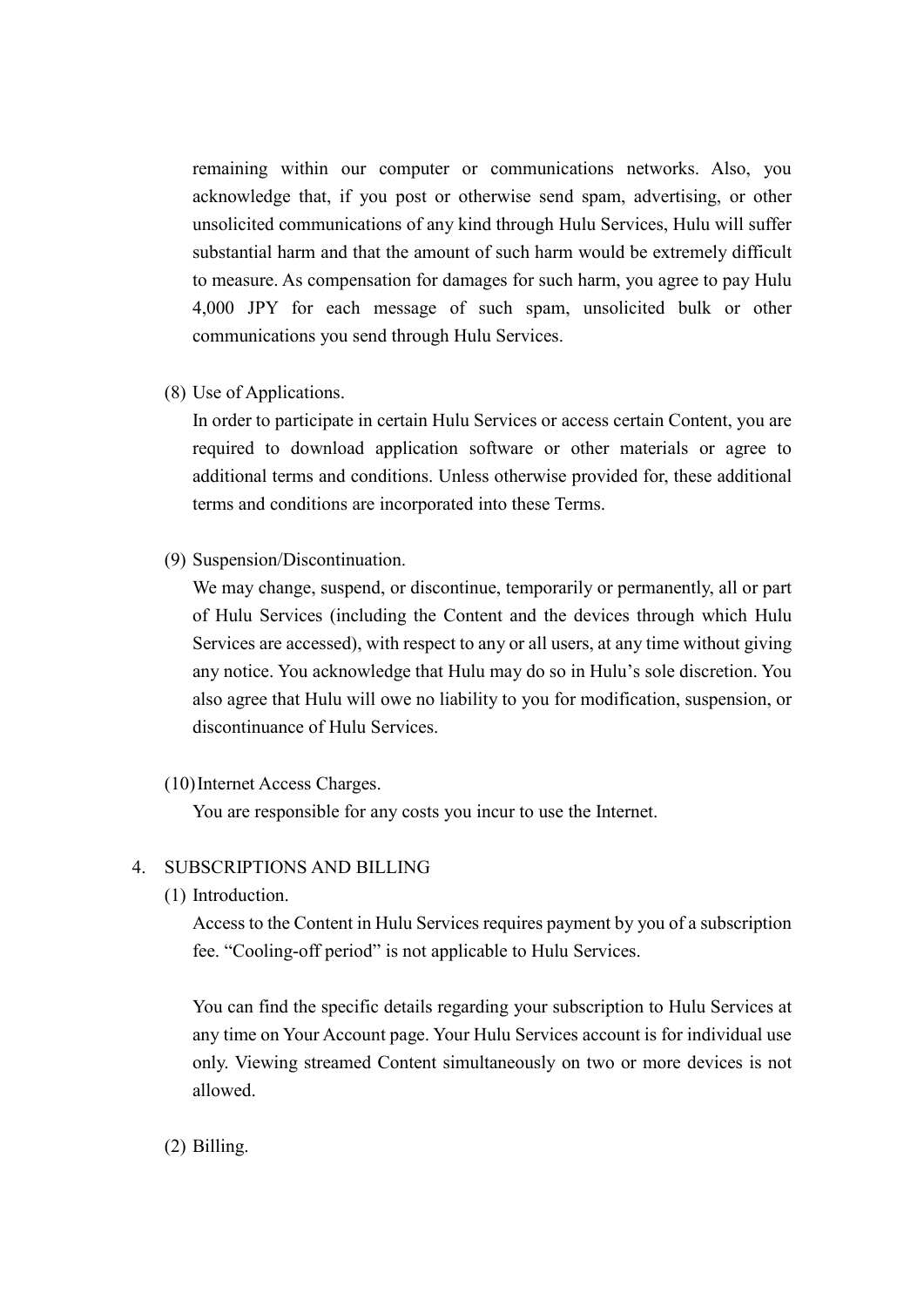If you subscribe Hulu Services, we will charge you monthly subscription fees, any other fees for additional services you may purchase, and any applicable taxes in connection with your use of Hulu Services such as consumption tax ("Monthly Subscription Fee, etc.") to the credit card or other payment method which enables continuous billing and is accepted by Hulu ("Payment Method," provided that, "Hulu Ticket" as described below is not included in "Payment Method.") that you provided during registration. When you use your Payment Method, you are subject to your credit card issuing company's terms and conditions and any other terms and conditions regarding your Payment Method and you agree that:

- i. You will continuously make payments of your Monthly Subscription Fee, etc. using your Payment Method unless you cancel your account;
- ii. If there is any change in your Payment Method information (credit card number, and/or expiration date), or if you want to use a different Payment Method, you will register such change or new Payment Method without delay; and
- iii. If your credit card number or expiration date is renewed from the one you have originally registered with us or your credit card has been reissued, but you fail to register those changes pursuant to subsection (ii) above, you will make payments of your Monthly Subscription Fee, etc. by using your new Payment Method after the renewal or reissue that is known to your credit card issuing company.

As used in these Terms of Use, "billing" means either charging or debiting the amount due, as applicable, based on your Payment Method. Hulu will bill you for your Monthly Subscription Fee, etc. at the beginning of your subscription or expiration of your free trial period, if any, whichever is later, and on each monthly renewal thereafter unless and until you cancel your subscription or your account or service is otherwise suspended or discontinued pursuant to these Terms. To see the commencement date for your next renewal period, go to the billing information section on Your Account page (If you select Amazon IAP or Other Payment Method specified below, please contact Amazon or the Designated Third Party to obtain such information).

(3) Timing of billing.

We automatically bill your Payment Method each month on the calendar day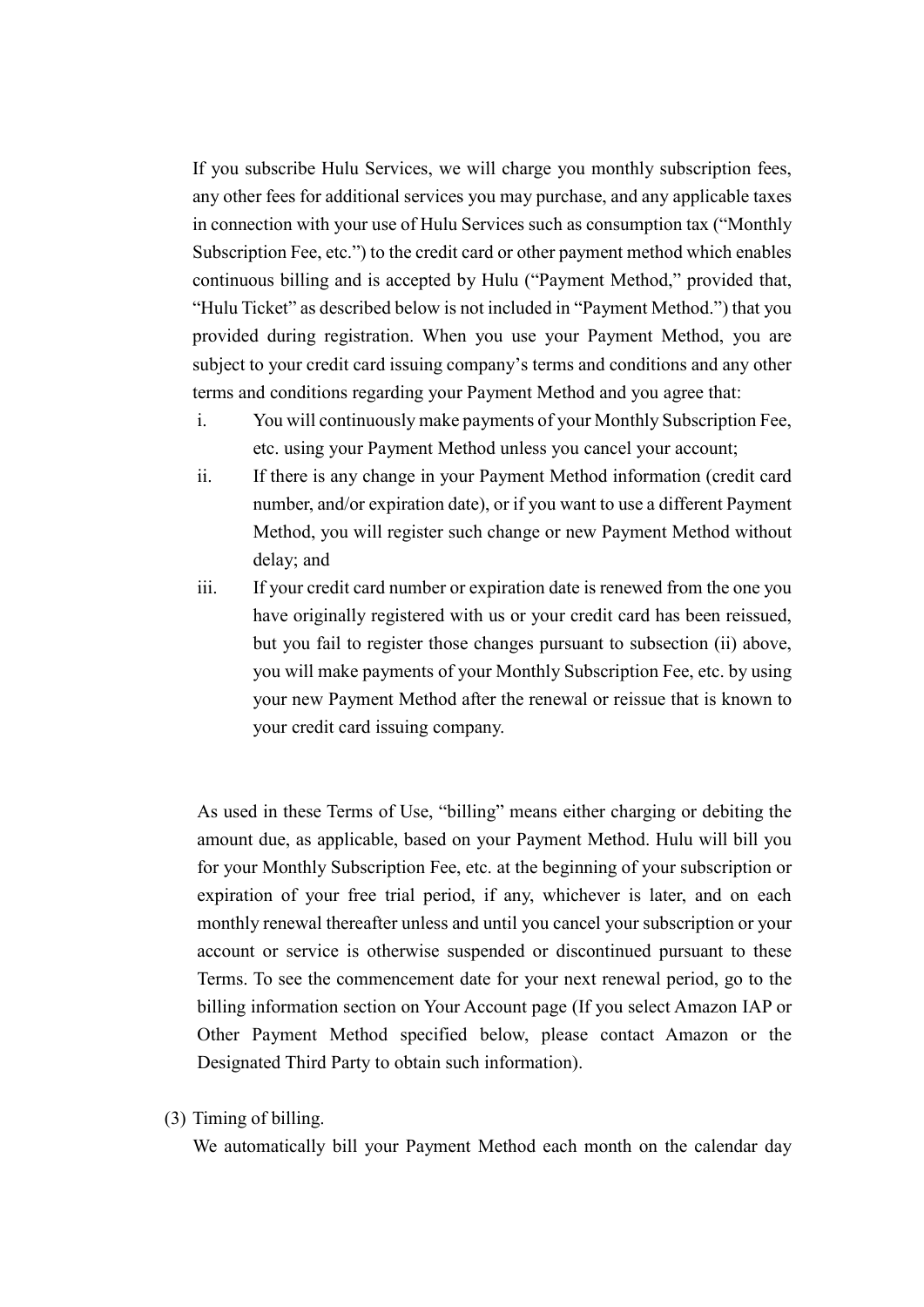corresponding to the date on which you start subscription. However, if you change your Payment Method, this could result in changing the calendar day on which you are billed. In the event that you start subscription to Hulu Services on a day not contained in a given month, we will bill you according to your Payment Method on the last day of such month. Hulu may change the subscription fee or other charges for Hulu Services from time to time, and we will give you prior notice of the content of such change, if any, via email. All fees and charges are nonrefundable for any reason.

(4) Ongoing Subscription and Cancellation.

Your Hulu Services subscription will be renewed continuously on a monthly basis unless and until you cancel your subscription, or until your account or service is suspended or discontinued pursuant to these Terms. We will bill you an amount calculated by adding your Monthly Subscription Fee, etc. and applicable tax, based on the Payment Method you registered during registration (or to a different Payment Method if you change your account information). To avoid being billed for your Hulu Services for the following month, you must cancel them before your monthly subscription is renewed for the following month. If you cancel your use of Hulu Services during a given month, you will not receive a refund for that month but you will continue to have access to Hulu Services for the remaining period of that month. For instructions on how to cancel your account, please see Section 5, below.

(5) Hulu Ticket.

Notwithstanding the provisions set out in the preceding subsection, if you use a Hulu Ticket, you will have already paid monthly subscription fees for the entire period as shown on that Hulu Ticket (e.g. three months) when you have started using that Hulu Ticket. If you cancel your subscription of Hulu Services before the expiration of such period, the monthly subscription fees will not be refunded to you.

You may register Hulu Tickets for a period up to twelve (12) months in total for your account. If you haven't registered a Hulu Ticket as of the day following the expiration of your last Hulu Ticket, a subscription fee for one month will be billed on your Payment Method.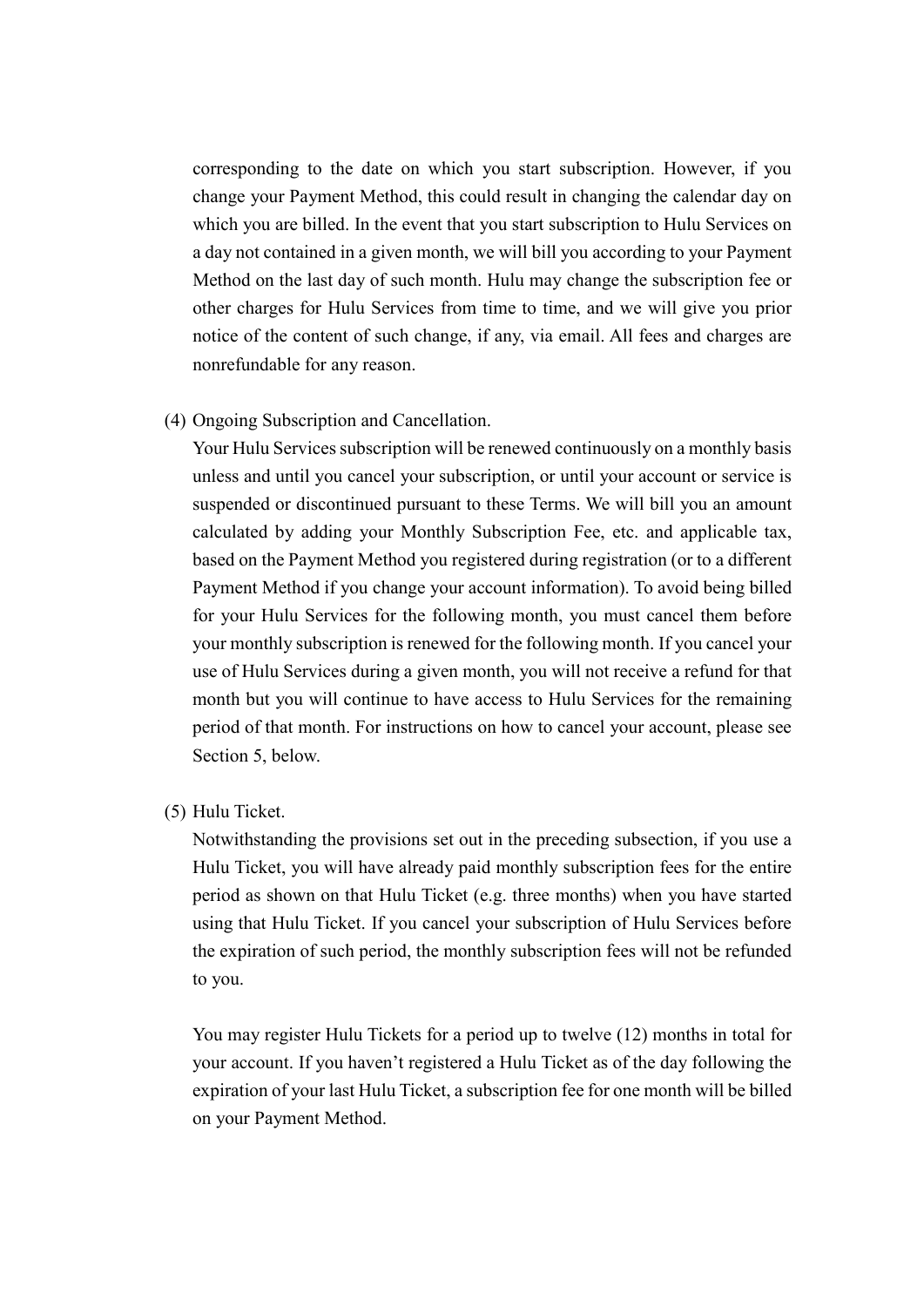#### (6) Unpaid Amounts.

We reserve the right to collect the amount, if any, you fail to pay in connection with Hulu Services. You are liable to Hulu for, and shall immediately pay to Hulu, all amounts payable by you, all costs and expenses we incur in connection with the collection of these amounts, including, without limitation, collection agency fees, reasonable attorneys' fees, and arbitration or court costs, and any other loss and damage we incur as a result of your nonpayment.

(7) Free Trials.

We may offer a free trial of Hulu Services for certain qualifying users. The specific terms of free trials will be stated in our free trials marketing material. You are eligible for a free trial for one time only, unless otherwise approved in advance by Hulu. In case that you try to use a free trial more than once, unless prior permission is given by Hulu, we may refuse your use of free trials, and as the case may be, we may seek to hold you liable under civil or criminal law. For details regarding your free trial, if any, check your account.

Upon expiration of your free trial period, we will begin billing you on the Payment Method for monthly subscription fees corresponding to your subscription plan (plus any applicable taxes), unless you cancel prior to the expiration of your free trial. Unless otherwise indicated in the free trial description, you are obliged to register a valid Payment Method when redeeming a free trial offer.

You will not receive a notice from Hulu that your free trial has expired and your paid use of Hulu Services has begun. If you don't wish to be billed for your use of Hulu Services after the expiration of your free trial, you shall cancel your subscription prior to midnight Japan Standard Time on the last day of your free trial period. You can cancel your subscription to Hulu Services by following Section 5. If you cancel Hulu Services during your free trial period, the rest of your free trial period will be invalid.

To the extent Hulu Services subscriptions are offered in conjunction with purchases of, or payment for, third party products or services, you agree that Hulu will not be liable to you for any claims arising out of or related to your purchase or use of such third party products or services.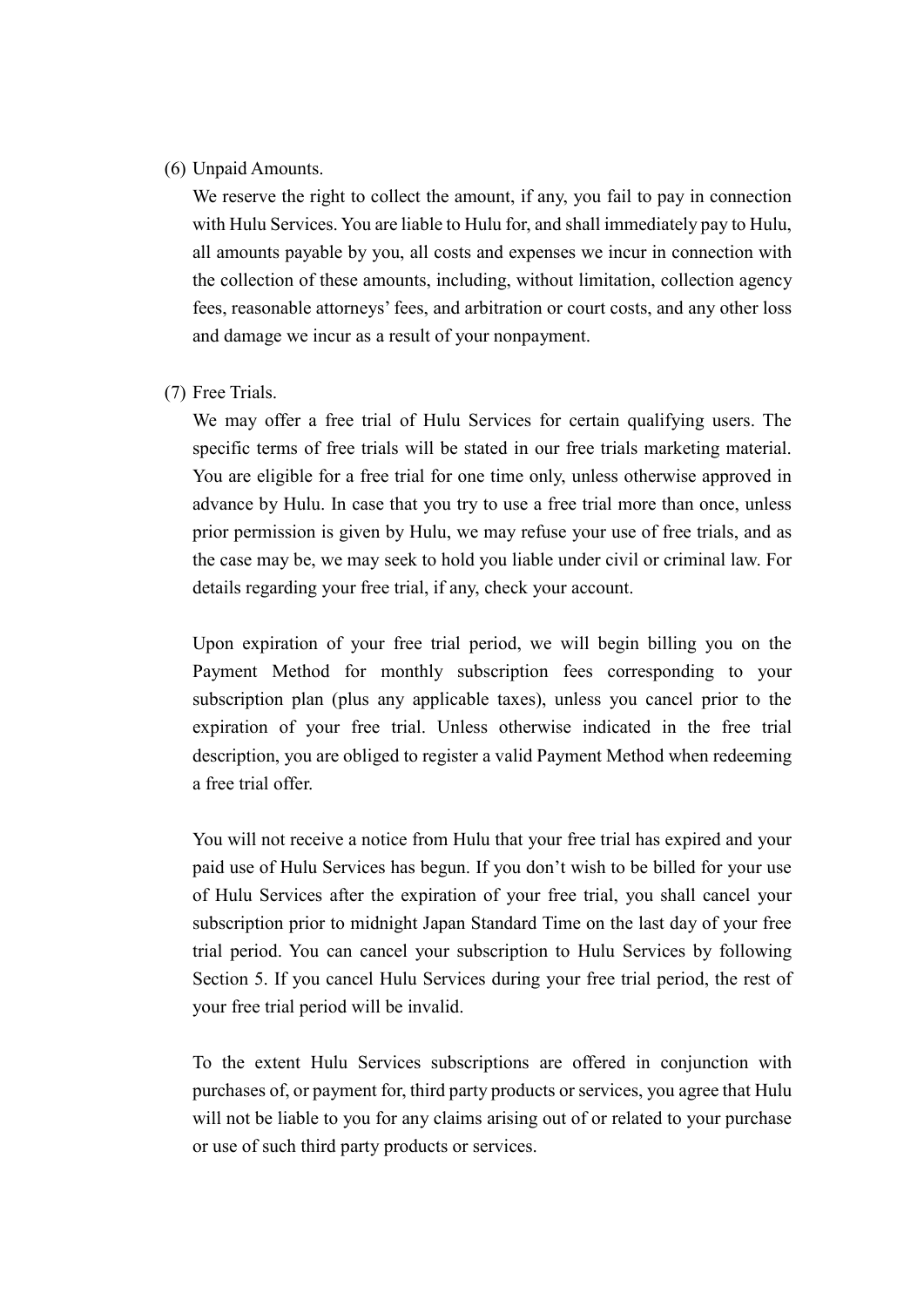(8) iTunes Store Billing.

If you select iTunes Store Billing, the timing of billing described in subsection (3) above is not applicable. iTunes Store Billing commences 24 hours before the expiration of the period for which you have paid the Monthly Subscription Fee, etc. If you select iTunes Store Billing, your Monthly Subscription Fee, etc. will be billed as follows:

- i. Your Monthly Subscription Fee, etc. will be billed at the beginning of your subscription or 24 hours before the expiration of your free trial period, if any, whichever is later.
- ii. We automatically bill you based on your Payment Method each month on the calendar day corresponding to the date on which you start subscription to Hulu Services. In the event that you start subscription to Hulu Services on a day not contained in a given month, we will bill you based on your Payment Method (i.e. iTunes Store Billing) on the day prior to the last day of such month.
- iii. To avoid being billed for the following month, you must cancel your subscription to Hulu Services before your monthly subscription is renewed for the following month (i.e. 24 hours before the expiration of the period for which you have completed your payment).
- iv. We will begin billing you based on your Payment Method for your Monthly Subscription Fee, etc. corresponding to your subscription plan 24 hours before the expiration of your free trial period unless you cancel 24 hours before the expiration of your free trial. If you don't wish to be billed via iTunes Store Billing after the expiration of your free trial period, you must cancel your subscription prior to midnight Japan Standard Time of the day before the last day of your free trial period.
- (9) Google Play Billing.

If you select Google Play Billing, the timing of billing described in subsection (3) above is not applicable. Google Play Billing commences 24 hours before the expiration of the period for which you have paid the Monthly Subscription Fee, etc. If you select Google Play Billing, your Monthly Subscription Fee, etc. will be billed as follows:

i. Your Monthly Subscription Fee, etc. will be billed at the beginning of your subscription or 24 hours before the expiration of your free trial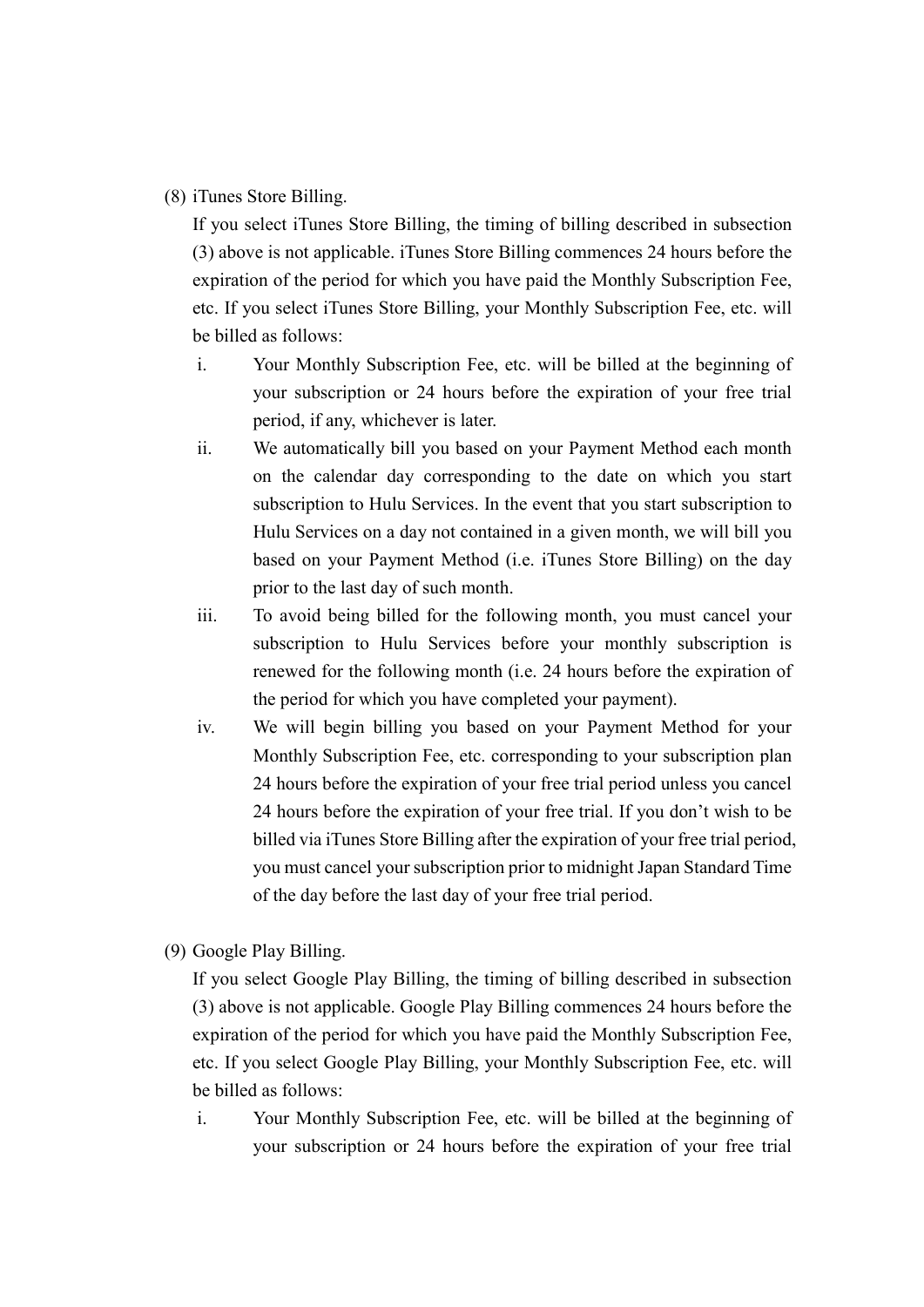period, if any, whichever is later.

- ii. We automatically bill you based on your Payment Method each month on the calendar day corresponding to the date on which you start subscription to Hulu Services. In the event that you start subscription to Hulu Services on a day not contained in a given month, we will bill you based on your Payment Method (i.e. Google Play Billing) on the day prior to the last day of such month.
- iii. To avoid being billed for the following month, you must cancel your subscription to Hulu Services before your monthly subscription is renewed for the following month (i.e. 24 hours before the expiration of the period for which you have completed your payment).
- iv. We will begin billing you based on your Payment Method for your Monthly Subscription Fee, etc. corresponding to your subscription plan 24 hours before the expiration of your free trial period unless you cancel 24 hours before the expiration of your free trial. If you don't wish to be billed via Google Play Billing after the expiration of your free trial period, you must cancel your subscription prior to midnight Japan Standard Time of the day before the last day of your free trial period.
- (10)Amazon In-App Purchasing (Amazon IAP).

If you open your account in Amazon Fire TV or Fire TV Stick and select the payment by Amazon IAP, you will be billed for Monthly Subscription Fee, etc. to the credit card, etc. you register for your Amazon account. If you would like to know your billing date, your renewal date, how to change your subscription, or how to terminate your account, please contact Amazon. If you cancel the service offered by Amazon, you are not able to select Amazon IAP. Please consider changing your payment method.

(11) Billing by Designated Third Parties (Other Payment Method).

If you select to make payments via a Designated Third Party (such payment is called "Other Payment Method" here), the timing of billing described in subsection (3) above is not applicable. Other Payment Method is a payment by a Designated Third Party to Hulu, responding to your request to the Designated Third Party for payment on behalf of you. You will be billed for Monthly Subscription Fee, etc. by the Designated Third Party, together with the fee for the service other than Hulu Services provided by the Designated Third Party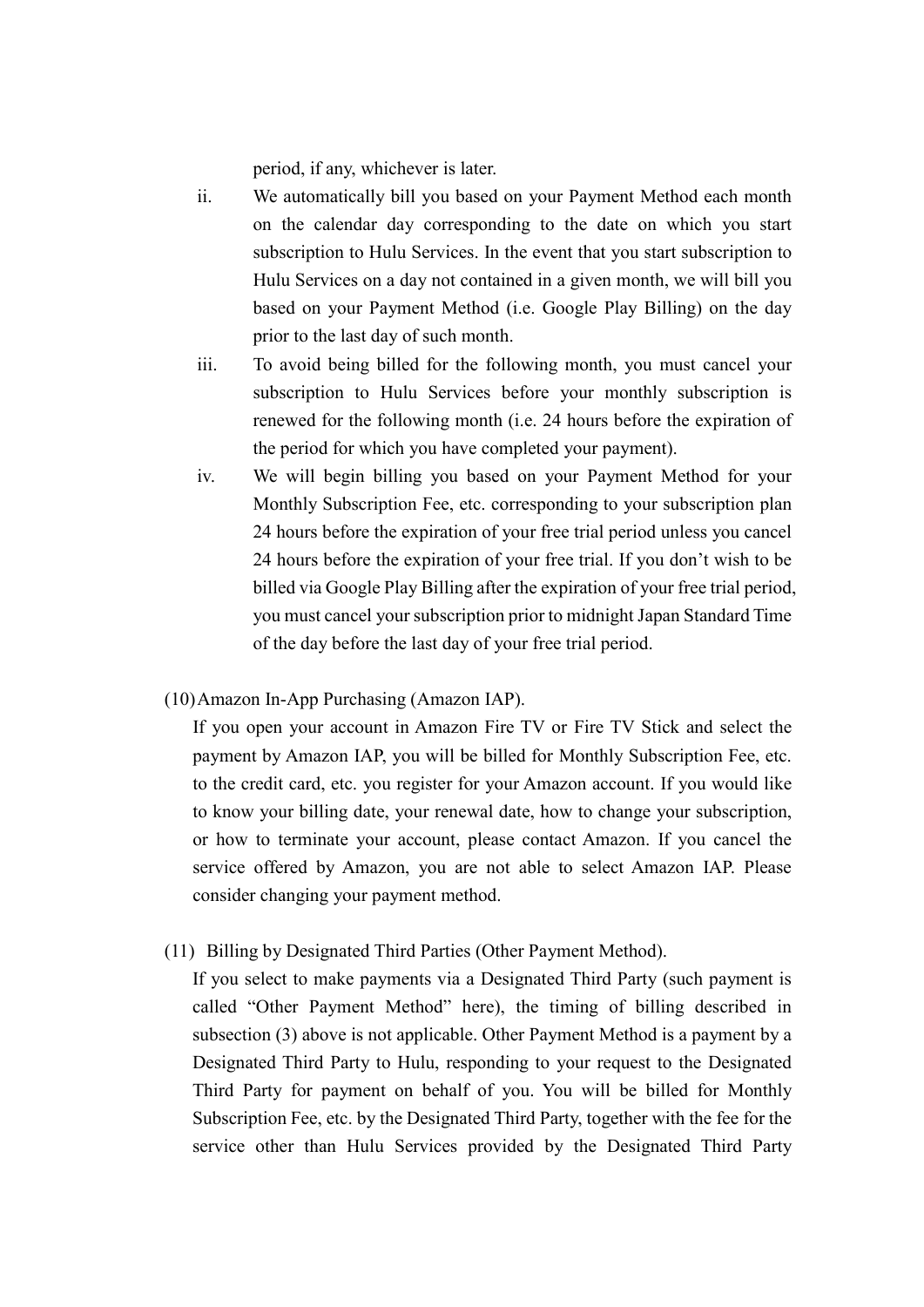("Designated Third Party's Service"). Accordingly, please note that (i) the start date of your subscription for Hulu Services or the end of your free trial period (if any) differs from the date on which you pay the amount equal to Monthly Subscription Fee, etc. to the Designated Third Party, and that (ii) you may not be able to pay by Other Payment Method due to your failure of payment to the Designated Third Party (depending on the Designated Third Party's discretion) and you may not be able to enjoy Hulu Services.

With respect to your eligibility for a free trial and the length of your free trial period (if any), your billing date, your renewal date, how to change your subscription, and how to terminate your account, you are subject to the provisions set out by the Designated Third Party you use. If you cancel the service offered by your Designated Third Party, you are not able to select Other Payment Method. Please consider changing your payment method.

## 5. HULU ACCOUNTS

In order to subscribe to Hulu Services, you will be required to create an account with Hulu. You shall be responsible for all use of your account, including use of your account by other members of your household. By allowing others to access your account, you agree to be responsible for ensuring that they comply with these Terms of Use and you shall be responsible for their use of Hulu Services.

All account information you submit must be accurate and updated. You shall keep your password confidential and manage it securely at your responsibility. Please notify us as soon as you discover or suspect any unauthorized use of your account from here. Please also make sure to notify our customer service department if your account information changes, in case we need to contact you.

You may terminate your account by going to Your Account page, and choosing the "Cancel Subscription" option. (If you select iTunes Store Billing, Google Play Billing, Amazon IAP or Other Payment Method, please contact iTunes Store, Google Play, Amazon or the Designated Third Party). Please identify your account and provide a valid reply email address in the event we require additional information to terminate your account.

We reserve the right to immediately terminate or restrict your account or your use of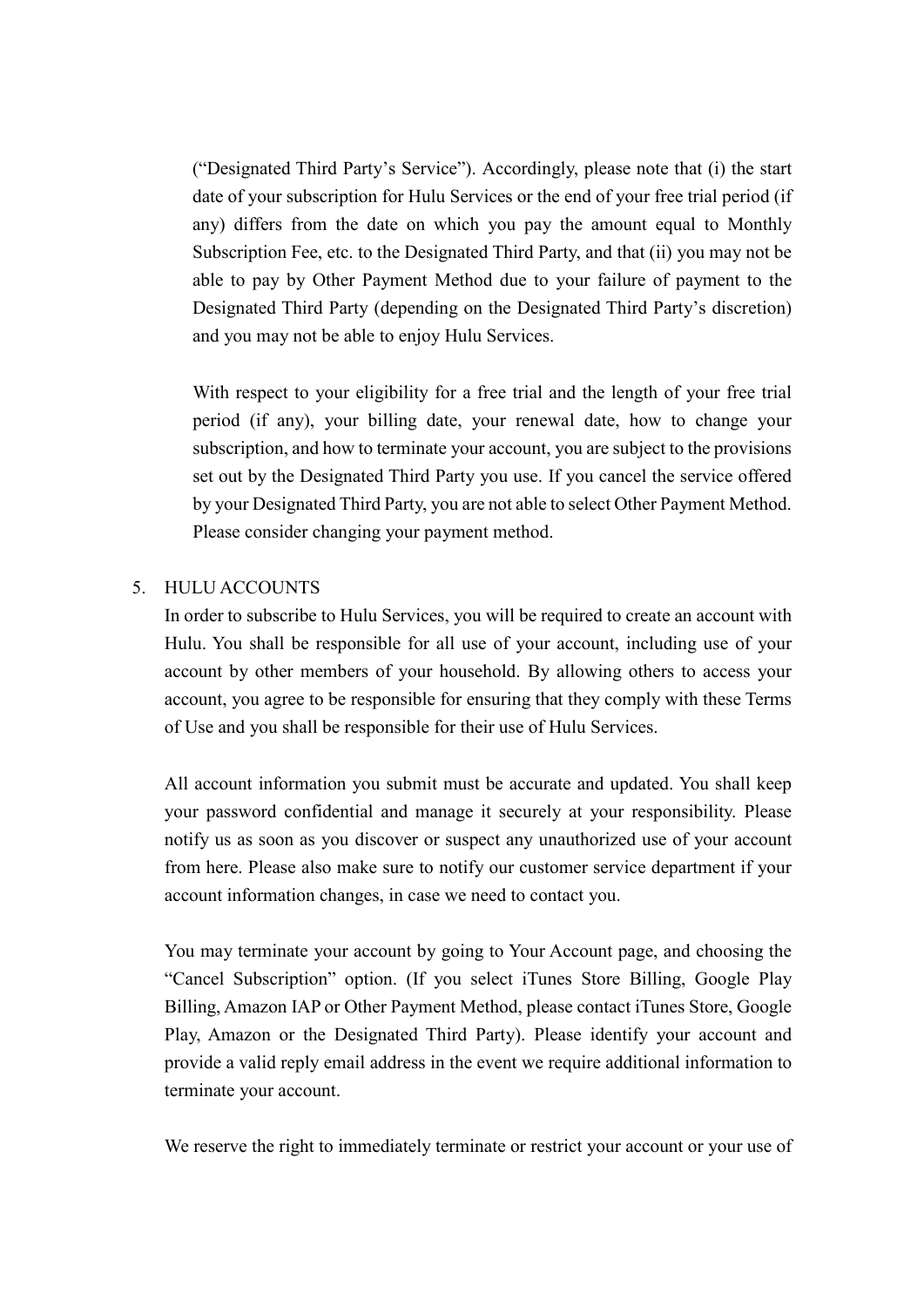Hulu Services or access to the Content at any time, without giving prior notice or having to assume any liability, if Hulu determines in its sole discretion that you have breached these Terms of Use, violated any law, rule, or regulation, engaged in other inappropriate conduct, or for any other business reason.

We reserve the right to terminate your account or your use of Hulu Services or access to the Content if such use places an undue burden on our networks or servers. We may use technology to limit activities, such as the number of calls to the Hulu servers being made, and you agree to respect these limitations and not to take any steps to circumvent, disable, or bypass them.

# 6. COLLECTION AND USE OF PERSONAL INFORMATION

We will collect and use your personally identifiable information according to Hulu's Privacy Policy located at [https://www.hjholdings.jp/privacy/.](https://www.hjholdings.jp/privacy/) The Privacy Policy is incorporated and made part of these Terms of Use. By agreeing to these Terms of Use, you agree to be subject to the Hulu Privacy Policy.

# 7. TRADEMARKS

The copyrights, trademark rights and other rights to Hulu and Hulu Store trademarks and logos, www.hulu.jp, www.happyon.jp, www.hjholdings.jp and other Hulu marks, graphics, logos, scripts, and sounds ("Hulu Trademarks") are owned by Hulu or Hulu, LLC. In no event may you copy, download, or otherwise exploit any of the Hulu Trademarks.

# 8. UNSOLICITED SUBMISSIONS

It is Hulu's policy not to accept unsolicited submissions, including scripts, story lines, articles, fan fiction, characters, drawings, information, suggestions, ideas, or concepts, and to delete any such submissions without reading it. You acknowledge and agree that any similarity between an unsolicited submission and any elements in any Hulu creative work, including a film, series, story, title, or concept, would be purely coincidental.

9. DISCLAIMER OF WARRANTIES, LIMITATION OF LIABILITY AND INDEMNITY YOU SHALL USE HULU SERVICES AT YOUR OWN RISK. HULU SERVICES ARE PROVIDED "AS IS" AND, TO THE FULLEST EXTENT PERMITTED BY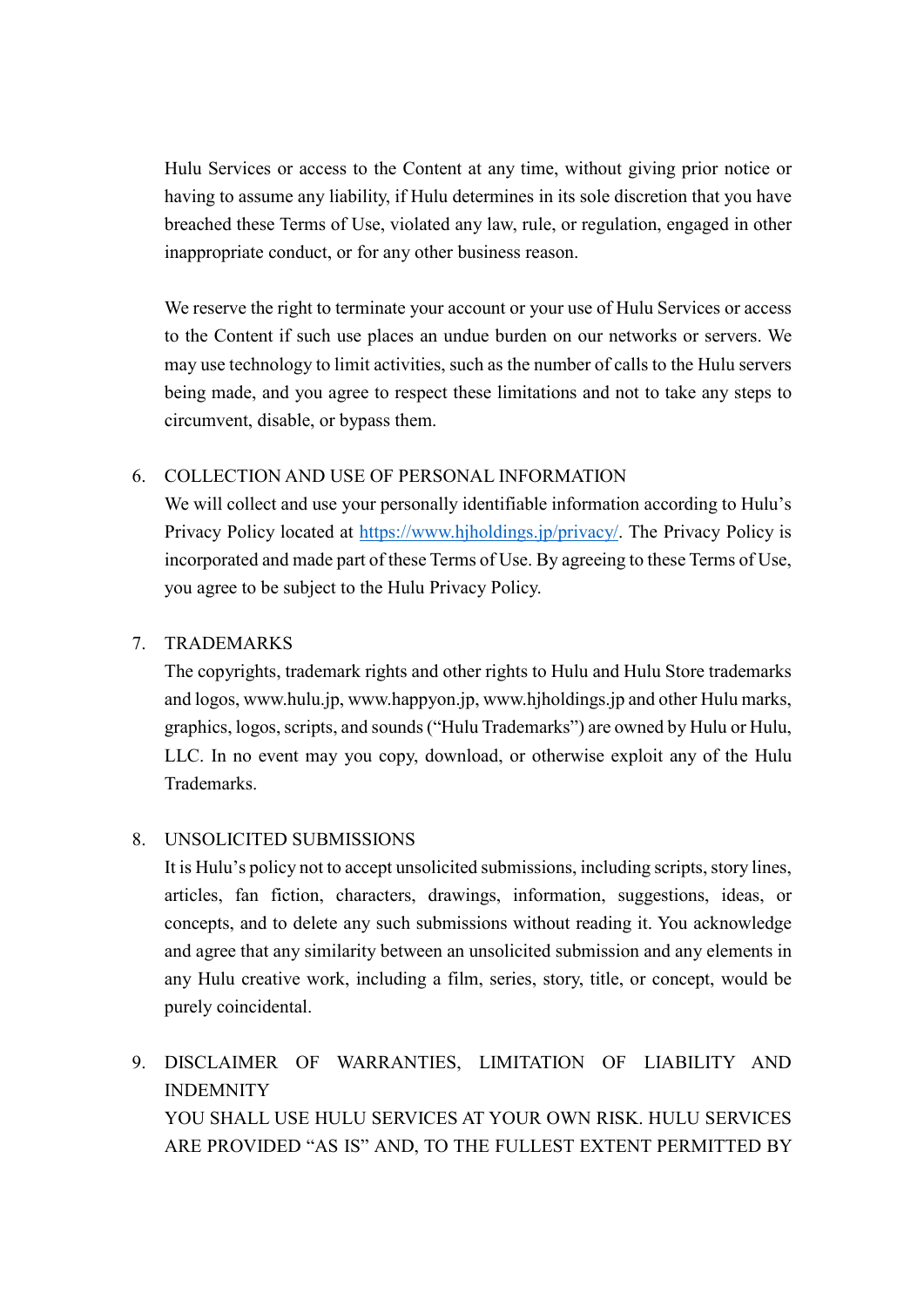LAW, ARE PROVIDED WITHOUT WARRANTIES OR REPRESENTATIONS OF ANY KIND, EITHER EXPRESS OR IMPLIED. FURTHER, WITHOUT ANY LIMITATION TO THE FOREGOING, AND TO THE FULLEST EXTENT PERMITTED BY LAW, HULU DOES NOT MAKE ANY WARRANTIES OF FITNESS FOR A PARTICULAR PURPOSE, TITLE, MERCHANTABILITY, COMPLETENESS, AVAILABILITY, SECURITY, COMPATIBILITY OR NONINFRINGEMENT WITH RESPECT TO HULU SERVICES; OR ANY SUCH WARRANTIES THAT HULU SERVICES WILL BE UNINTERRUPTED, FREE OF VIRUSES AND OTHER HARMFUL COMPONENTS, ACCURATE, ERROR FREE, OR RELIABLE.

TO THE FULLEST EXTENT PERMITTED BY LAW, IN NO EVENT SHALL HULU OR ITS AFFILIATES, SUCCESSORS, AND ASSIGNS, AND EACH OF THEIR RESPECTIVE INVESTORS, DIRECTORS, OFFICERS, EMPLOYEES, AGENTS, AND SUPPLIERS (INCLUDING DISTRIBUTORS AND CONTENT LICENSORS) (COLLECTIVELY, THE "HULU PARTIES"), BE LIABLE FOR ANY DIRECT, INDIRECT, PUNITIVE, INCIDENTAL, SPECIAL, CONSEQUENTIAL, OR OTHER DAMAGES, INCLUDING LOSS OF PROFITS, ARISING OUT OF OR IN ANY WAY RELATED TO THE USE OF HULU SERVICES (INCLUDING ANY INFORMATION, PRODUCTS, OR SERVICES ADVERTISED IN, OBTAINED ON, OR PROVIDED THROUGH THE PROPERTIES), WHETHER BASED IN CONTRACT, TORT, STRICT LIABILITY, OR OTHER THEORY, EVEN IF THE HULU PARTIES HAVE BEEN ADVISED OF THE POSSIBILITY OF DAMAGES; PROVIDED, HOWEVER, THAT TO THE EXTENT THESE TERMS OF USE ARE SUBJECT TO THE CONSUMER CONTRACT ACT, THE FOREGOING LIMITATION OF LIABILITY SHALL NOT APPLY WITH RESPECT TO DAMAGES ARISING OUT OF ANY HULU PARTY'S GROSS NEGLIGENCE OR INTENTIONAL MISCONDUCT. IF CERTAIN LAWS (SUCH AS THE CONSUMER CONTRACT ACT) THAT APPLY TO YOU MAY NOT ALLOW LIMITATIONS ON IMPLIED WARRANTIES OR THE EXCLUSION OR LIMITATION OF CERTAIN DAMAGES, SOME OR ALL OF THE ABOVE DISCLAIMERS, EXCLUSIONS, OR LIMITATIONS MAY NOT APPLY TO YOU.

IN NO EVENT SHALL OUR TOTAL LIABILITY TO YOU FOR ALL DAMAGES, LOSSES AND CAUSES OF ACTION WHETHER IN CONTRACT, TORT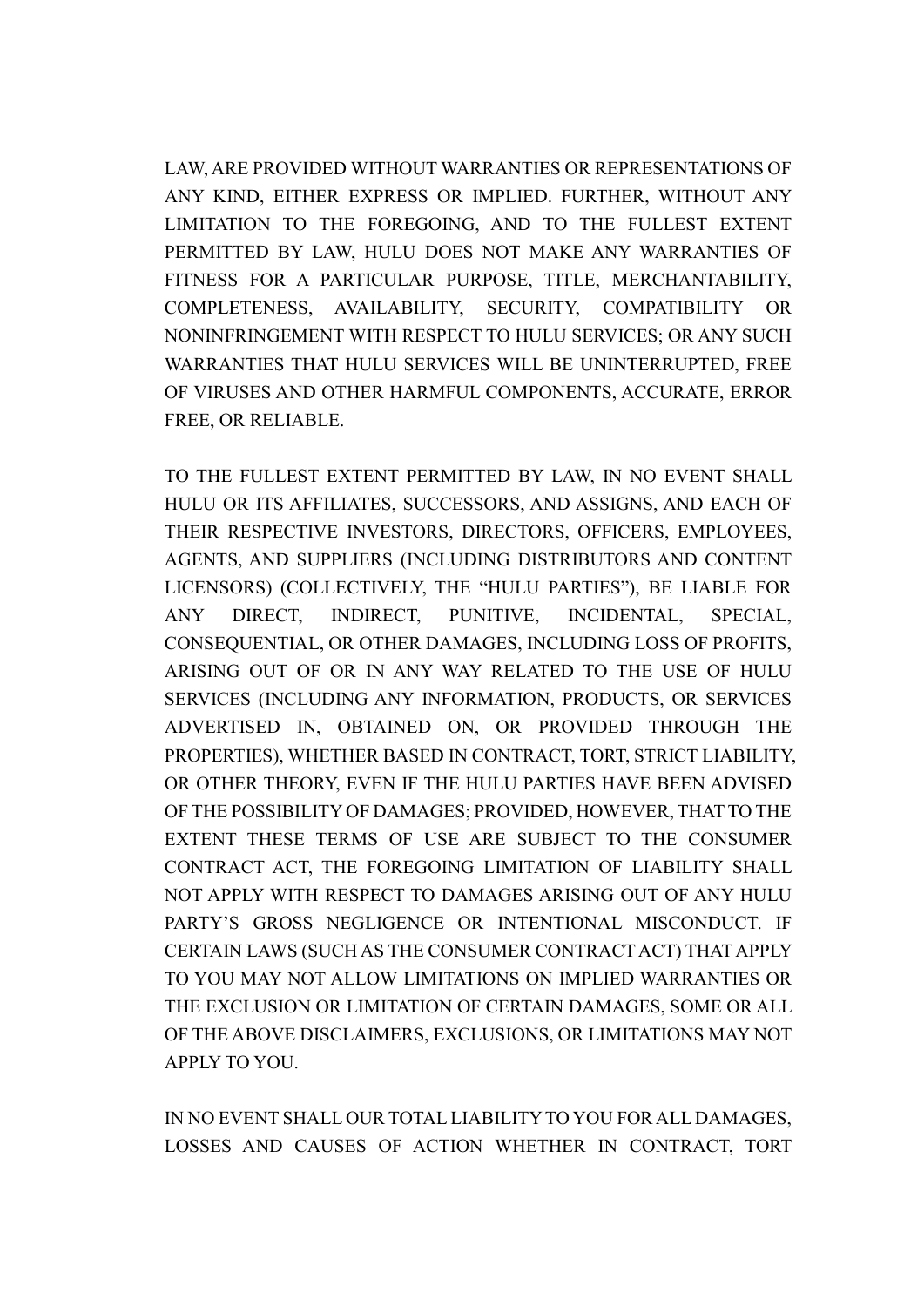(INCLUDING NEGLIGENCE) OR OTHERWISE EXCEED THE AMOUNT PAID BY YOU TO US, IF ANY, FOR ACCESSING OR PARTICIPATING IN ANY ACTIVITY RELATED TO USE OF HULU SERVICE OR 4,000 JPY (WHICHEVER IS LESS).

TO THE FULLEST EXTENT PERMITTED BY LAW, YOU SHALL DEFEND, INDEMNIFY, AND HOLD HARMLESS THE HULU PARTIES FROM AND AGAINST ANY AND ALL LIABILITIES, CLAIMS, DAMAGES, EXPENSES (INCLUDING REASONABLE ATTORNEYS' FEES AND COSTS), AND OTHER LOSSES ARISING OUT OF OR IN ANY WAY RELATED TO YOUR BREACH OR ALLEGED BREACH OF THESE TERMS OR YOUR USE OF HULU SERVICES (INCLUDING YOUR USE OF THE CONTENT). HULU RESERVES THE RIGHT, AT OUR OWN EXPENSE, TO EMPLOY SEPARATE COUNSEL AND ASSUME THE EXCLUSIVE DEFENSE AND CONTROL OF ANY MATTER OTHERWISE SUBJECT TO INDEMNIFICATION BY YOU.

 Apple, Google and other third parties have no involvement with any present campaigns offered in connection with Hulu Service.

## 10. GENERAL INFORMATION

(1) International Use.

You acknowledge that Hulu Services are limited by the rights that the Content's licensors granted to us, and that accessing and/or using technologies for accessing the Content from territories where Hulu does not have rights or does not offer services is prohibited. You may not access Hulu Services through any devices from outside Japan.

(2) Choice of Law and Forum.

These Terms of Use are governed by, and construed in accordance with, the laws of Japan. You agree that the Tokyo District Court has the exclusive jurisdiction to solve any dispute arising in connection with these Terms or Hulu Services.

(3) Reporting Violations, No Waiver/Reliance.

If you see other parties violating these Terms, we would appreciate it if you would let us know at legal@hjholdings.jp (subject line: "TOU Violation"). In addition, a waiver by Hulu to exercise the right against a person in connection with any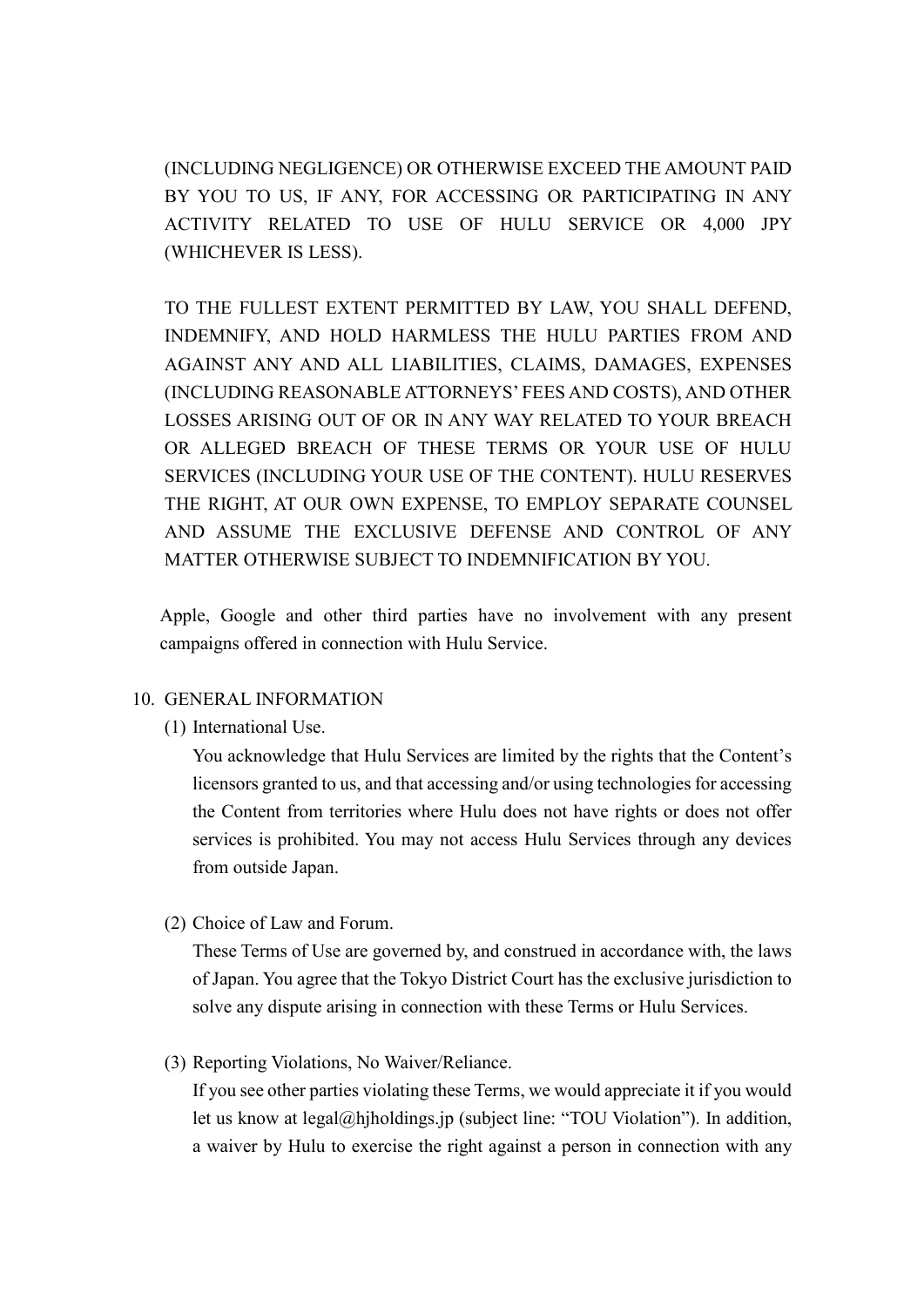provision of these Terms of Use shall not construed as a waiver of any right under that provision (or any other provision) against that person or any other person. Further, Hulu's decision to delay exercising or enforcing any right or remedy under these Terms of Use shall not be construed as a waiver of such right or remedy. Moreover, even if Hulu acts in a way that appears to you to be inconsistent with these Terms of Use, Hulu's action will not be deemed a waiver or constructive amendment of these Terms.

(4) Integration, Amendment, and Severability.

Please note that these Terms of Use, including Hulu's Privacy Policy which is incorporated in these Terms and any terms of use of Hulu authorized applications, features and devices, constitute the entire legal agreement between you and Hulu and govern your use of Hulu Services (including your use of the Content) (but excludes any services, if any, that Hulu may provide to you under a separate signed written agreement), and completely replace any prior agreements between you and Hulu in relation to Hulu Services.

Except as set forth in Section 2 above, these Terms may not be amended or varied except in a writing bearing a signature by Hulu; provided, however, that the term "signature" as used herein may not include an electronic or digital signature.

These Terms of Use operate to the fullest extent permissible by law. If any provision of these Terms is held to be unlawful, void, or unenforceable, you and we agree that the provision will be deemed severable from these Terms and will not affect the validity and enforceability of any remaining provisions.

(5) Contact Information.

If you have any questions or comments about these Terms, or if you have questions pertaining to your subscription, please contact our customer support department at the contact information listed below.

Address: HJ Holdings, Inc. Shiodome Wing 13F, 1-2-17 Higashi Shimbashi,

Minato-ku, Tokyo 105-0021, Japan

Tel: 050-1741-3358 (fee required)

Open from 10:00 to 18:30, 7 days a week (except January 1)